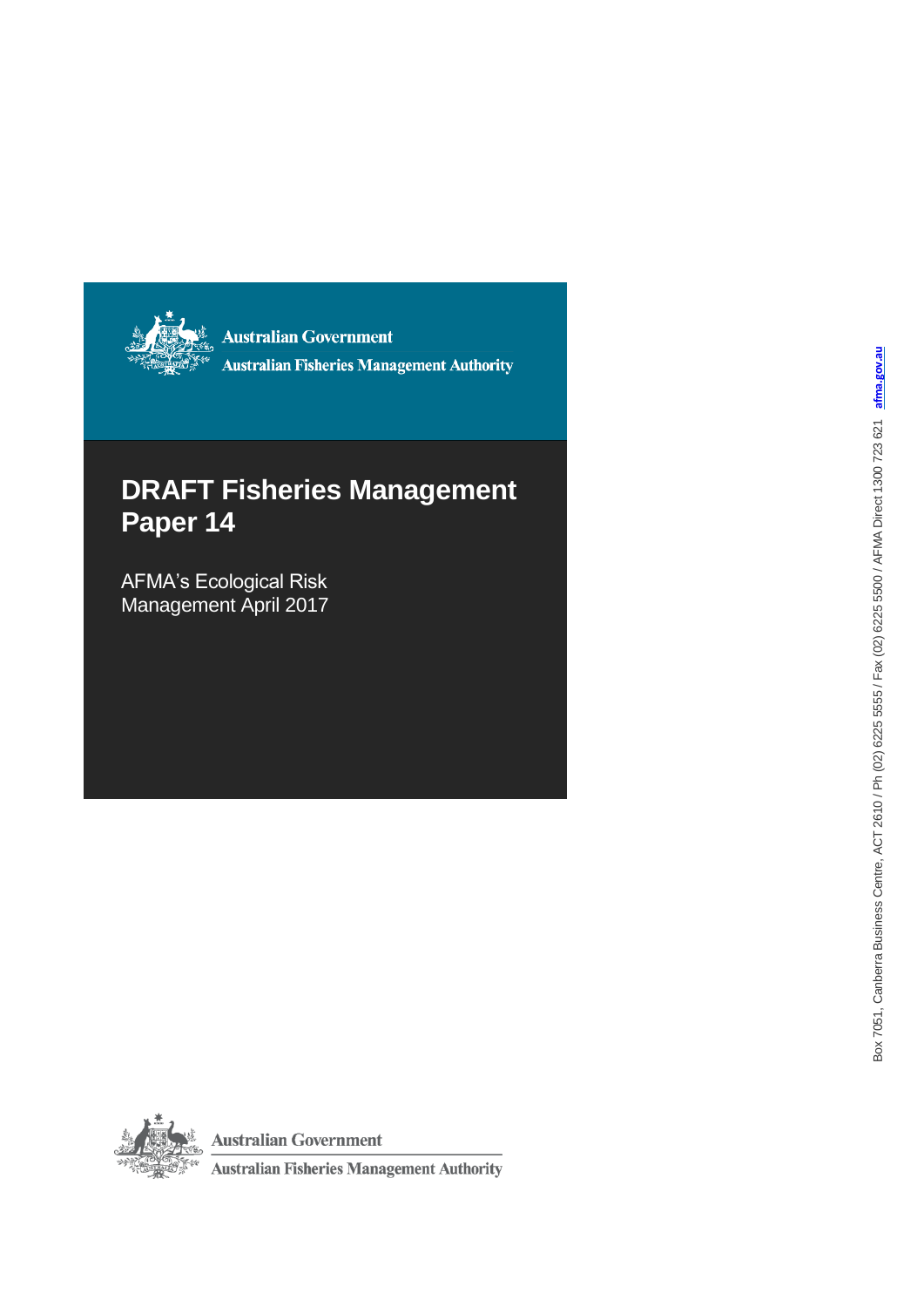# **Contents**

|  | 2.1<br>2.2<br>2.3<br>2.4<br>2.5<br>2.6<br>2.6<br>2.7 |  |
|--|------------------------------------------------------|--|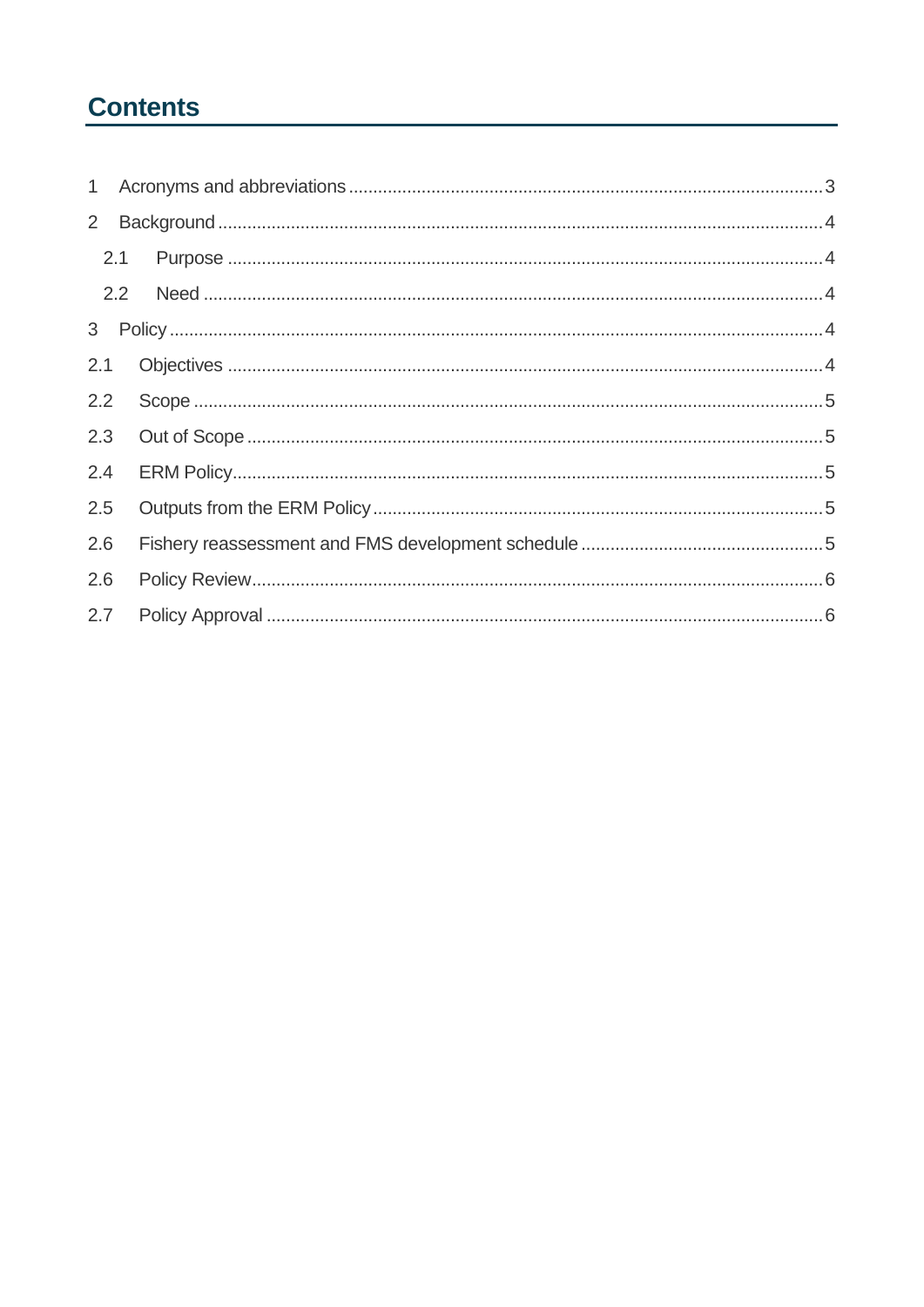## <span id="page-2-0"></span>**1 Acronyms and abbreviations**

For the purposes of this Fisheries Management Paper:

| <b>AFMA</b>          | <b>Australian Fisheries Management Authority</b>                     |
|----------------------|----------------------------------------------------------------------|
| <b>CPFB</b>          | Commonwealth Policy on Fisheries Bycatch                             |
| <b>EBFM</b>          | Ecosystem Based Fisheries Management                                 |
| <b>EPBC Act 1999</b> | <b>Environment Protection and Biodiversity Conservation Act 1999</b> |
|                      |                                                                      |
| <b>ERAEF</b>         | Ecological Risk Assessment for the Effects of Fishing                |
| <b>ERM</b>           | Ecological Risk Management                                           |
| <b>ESD</b>           | <b>Ecologically Sustainable Development</b>                          |
| <b>FAA 1991</b>      | <b>Fisheries Administration Act 1991</b>                             |
| <b>FMA 1991</b>      | <b>Fisheries Management Act 1991</b>                                 |
| <b>FMF</b>           | <b>Fisheries Management Framework</b>                                |
| <b>FMS</b>           | <b>Fishery Management Strategies</b>                                 |
| <b>HSP</b>           | <b>Harvest Strategy Policy</b>                                       |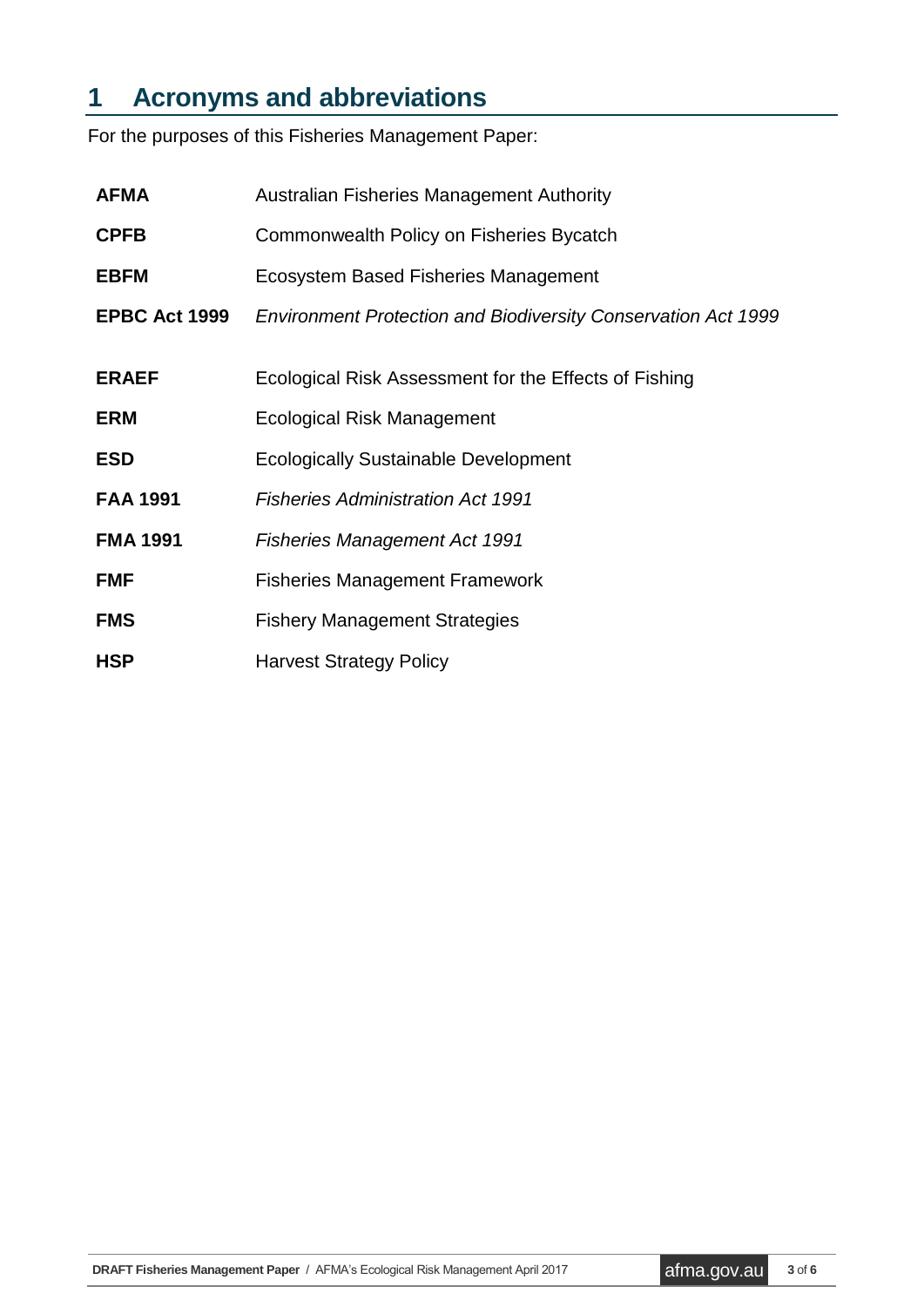### <span id="page-3-0"></span>**2 Background**

#### <span id="page-3-1"></span>**2.1 Purpose**

This paper sets out the Australian Fisheries Management Authority's (AFMA's) policy for undertaking Ecological Risk Assessments (ERAs) and administering Ecological Risk Management (ERM) in pursuit of its fishery management objectives, particularly Ecologically Sustainable Development.

#### <span id="page-3-2"></span>**2.2 Need**

AFMA is responsible for the efficient management and sustainable use of Commonwealth fisheries on behalf of the Australian community. Commonwealth legislation requires that AFMA's fishery management pursues Ecologically Sustainable Development (ESD) and, as one part of this, ensures the sustainability of species, populations and ecosystems with which its fisheries interact.

AFMA operates under a range of legislative instruments including the Fisheries Administration Act 1991 (FAA 1991), the Fisheries Management Act 1991 (FMA 1991) and the Environment Protection and Biodiversity Conservation Act 1999 (EPBC Act 1999). Their implementation is supported by fisheries policies and guidelines, principally:

- The Commonwealth Policy on Fisheries Bycatch (CPFB 2000).
- The Commonwealth Harvest Strategy Policy and Guidelines (HSP 2007).
- Guidelines for the Ecologically Sustainable Management of Fisheries 2007.

AFMA pursues ecological sustainability through the implementation of:

- ERM which provides for ongoing monitoring and management of risks to ecological sustainability; and
- A scientific risk assessment process (within ERM) referred to as the Ecological Risk Assessment for the Effects of Fishing (ERAEF) to identify and quantify these risks to ecological sustainability.

A 'Guide to AFMA's Ecological Risk Management' (the ERM Guide) has been developed to support this goal. The effective identification and management of the risks posed by fishing to the environment is a central issue for AFMA. Implementation of the ERM Guide will ensure that AFMA is able to mitigate the potential risks of not adequately pursuing its legislative objectives, losing industry and public credibility and reducing long term fisheries profitability.

# <span id="page-3-3"></span>**3 Policy**

# <span id="page-3-4"></span>**3.1 Objectives**

The primary ecological sustainability objectives that AFMA pursues via ERM is: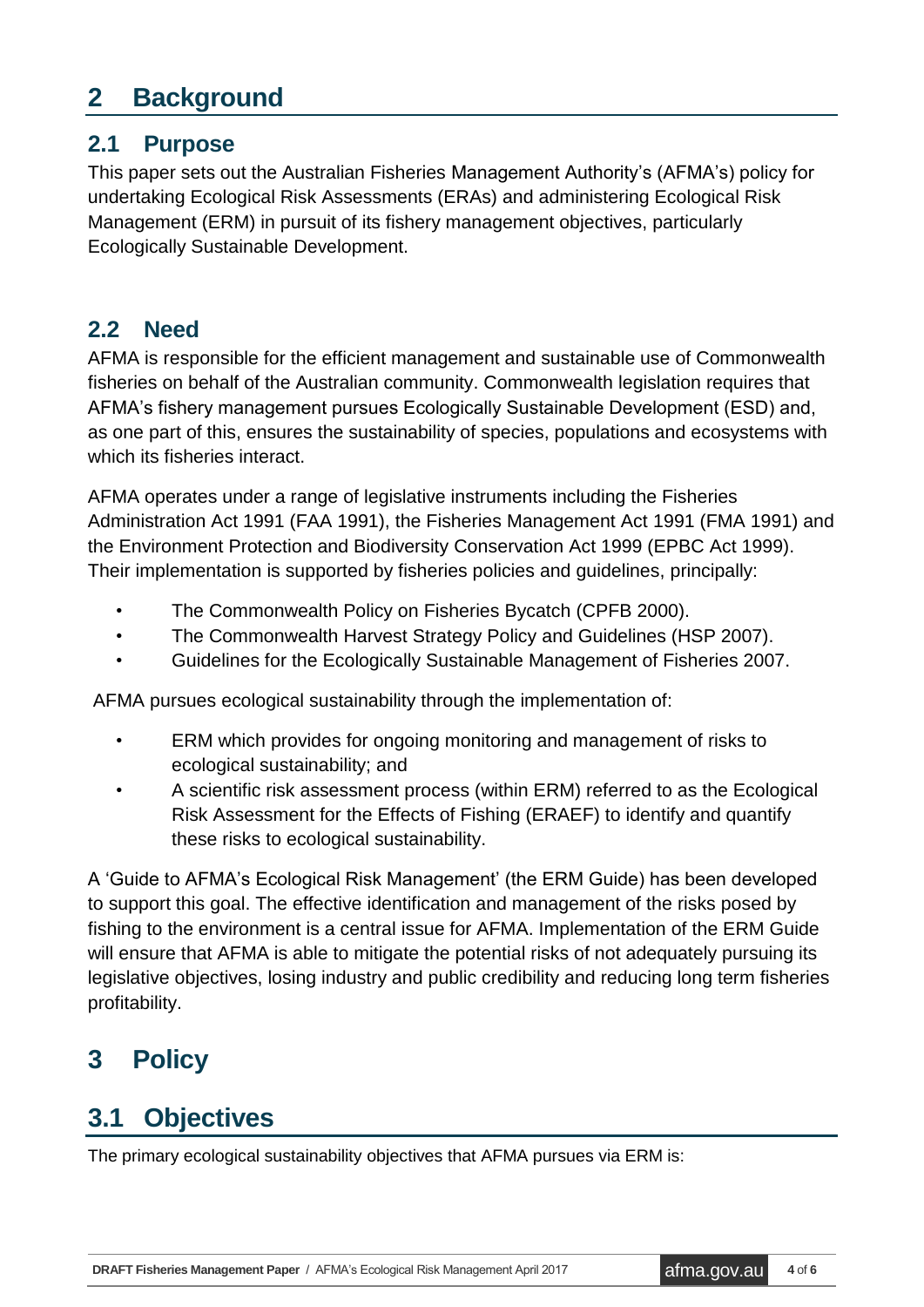- To ensure that fishing (in Commonwealth commercial fisheries) does not reduce any species to or below a level at which the probability of recruitment failure is unacceptably high.
- Where such fishing impacts have occurred to rebuild the species to above that level to the extent fisheries management is able to do so.

#### <span id="page-4-0"></span>**3.2 Scope**

AFMA's ERM (including ERAEF) assesses and manages the impacts and risks posed by Commonwealth fisheries to the following ecosystem components:

- commercial species
- by-product species
- bycatch species
- protected species
- habitats and communities

## <span id="page-4-1"></span>**3.3 Out of Scope**

As AFMA only has authority to manage Commonwealth fisheries, this policy only applies to those fisheries and ecological impacts under its jurisdiction. However, where possible, AFMA will consider impacts by non-Commonwealth fisheries and seek to develop joint management responses with the relevant agencies.

## <span id="page-4-2"></span>**3.4 ERM Policy**

In pursuing its objectives, AFMA has developed the ERM Guide (based on the ERAEF – a scientific methodology developed in association with CSIRO to identify and quantify risks posed by fishing to ecological sustainability).

The ERM Guide and its associated ERAs will be applied to all Commonwealth fisheries within AFMA's jurisdiction. The results of this will help to inform future management of the fisheries.

The ERM Guide has been written with the objectives of other Commonwealth policies (specifically the CPFB and HSP) in mind, however, the ERM Guide may need to be updated to reflect changes to these policies in the future.

## <span id="page-4-3"></span>**3.5 Outputs from the ERM Policy**

ERM is one component of AFMA's broader Fisheries Management Framework. Results from ERAs will be incorporated into a Fishery Management Strategy for each Commonwealth fishery. This will include research priorities and an annual work plan.

### <span id="page-4-4"></span>**3.6 Fishery reassessment and FMS development schedule**

ERAs and its results will be incorporated into FMS for each Commonwealth managed fishery at least every five years. Progress against work plans, research priorities and mitigation measures will be monitored annually.